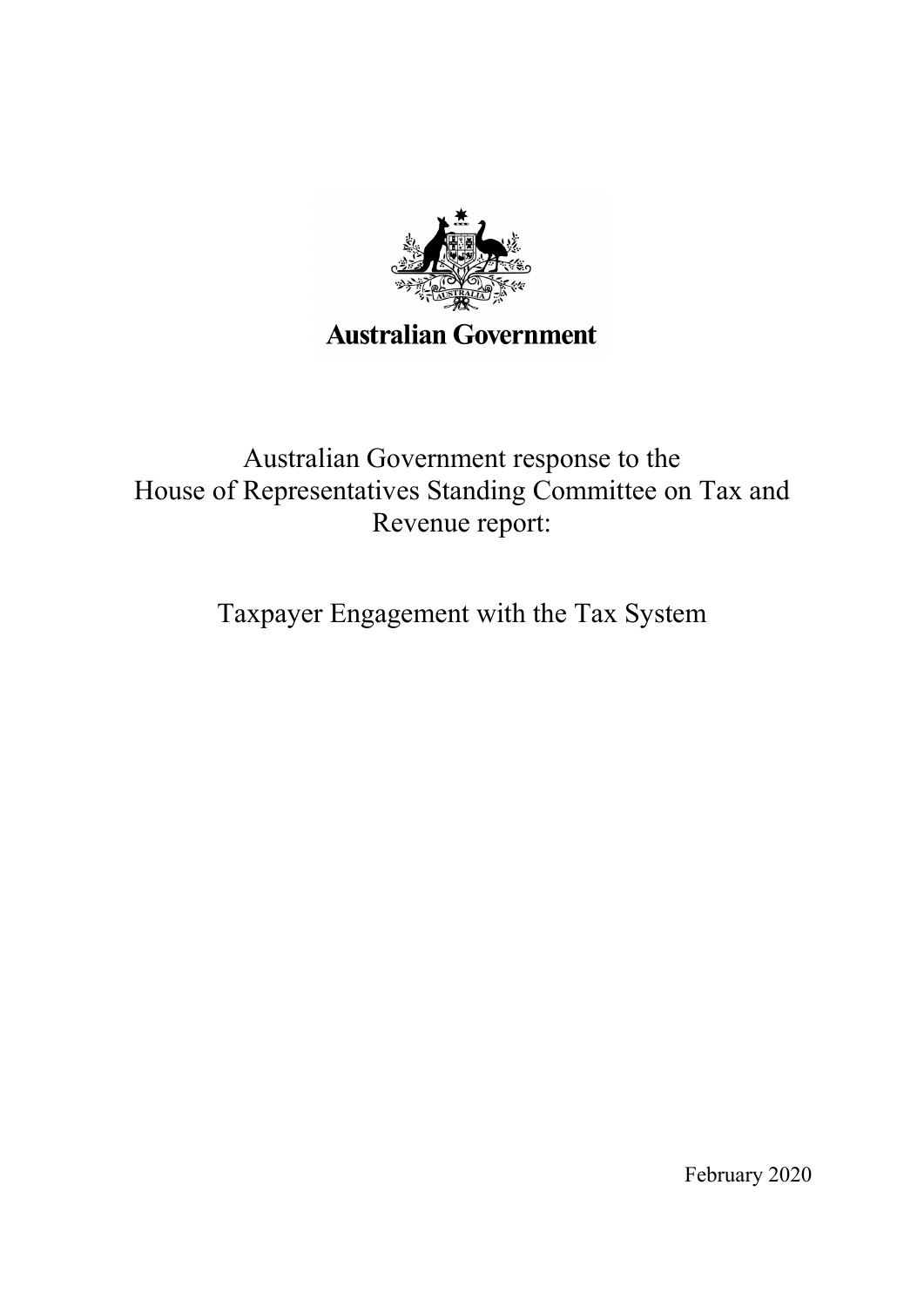# House of Representatives Standing Committee on Tax and Revenue

# Taxpayer Engagement with the Tax System

# Government Response

### Recommendation 1

The Committee recommends that a review of Australia's tax system should be undertaken before 2022, with the purpose of making recommendations on how to simplify the present tax system, in order to reduce both the quantum of tax law and improve comprehension and compliance by people without expertise in taxation law.

The Government notes this recommendation.

There have been a number of recent reviews of Australia's tax system. Following Australia's Future Tax System Review in 2009, the Inspector-General of Taxation has conducted numerous reviews, including reviews into Goods and Services Tax (GST) Refunds and Aspects of the Pay As You Go Instalment System and recently its review into the Future of the Tax Profession.

The Board of Taxation and the Productivity Commission have also conducted reviews on various elements of the tax system.

These reviews provided opportunities for people to make submissions on matters that affect engagement with the tax system through public hearings and submission processes, including representatives from business and community groups, and members of the general public.

The Government is committed to supporting people to help them comply with their taxation obligations and will consider the outcomes of these reviews to ensure that the legislative tax framework promotes taxpayer engagement with the current tax system. The Government therefore considers that a review of the entirety of Australia's tax system is not necessary at this time.

### Recommendation 2

The Committee recommends that the ATO should continue to deploy behavioural insights approaches to increase taxpayer engagement. The ATO should, however, examine and report on the results of these programs or activities, recognising their limitations within an overly complex tax system.

The ATO agrees with this recommendation.

This recommendation supports the ATO's current approach of increasing the use of behavioural insights to gain a greater understanding of taxpayer behaviour and applying these insights to better tailor services and contact with taxpayers.

The ATO has published details of its behavioural insights activities in its annual report and website. In 2018 the ATO published two comprehensive reports on behavioural insights trials conducted with the Behavioural Economics Team of the Australian Government - Improving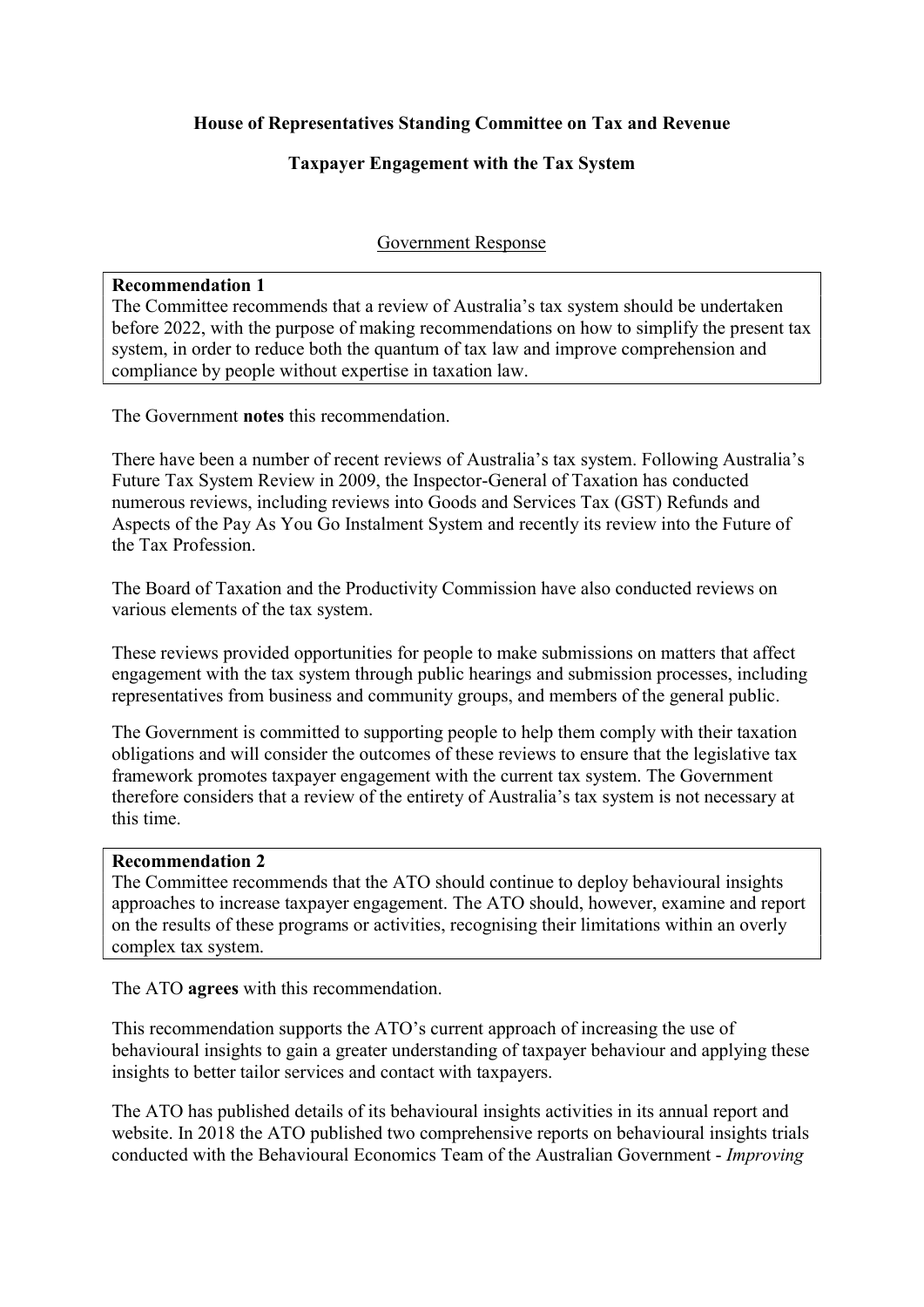tax compliance: deductions for work related expenses in income tax returns filed through tax agents and Making it less taxing – better compliance with deferred GST.

## Recommendation 3

A - The Committee recommends that the ATO should make greater use of behavioural insights techniques, such as randomised controlled trials, before full implementation of new initiatives to determine if such changes are indeed better than current practices, and if so, which changes are the most effective.

B - The ATO could also run continuous trials (using methodology such as, but not limited to, the Lean Six Sigma system1) on communication platforms and channels to ensure that its systems are constantly being tested and improved.

The ATO agrees with this recommendation.

The ATO recognises the benefits of using randomised control trials before implementing initiatives and uses them where possible to better tailor its services and contact with taxpayers. It is not always possible due, for example, to limitations with some of the ATO's business systems not allowing for the trialling of different interventions concurrently. Where a randomised control trial is not used, the ATO pilots initiatives with a small sample group prior to implementation.

The ATO continuously review the performance of its communication platforms and channels in a variety of ways, particularly after implementation of new services or features. This enables the ATO to identify any unintended impacts and pain-points, and informs the need for future improvements.

The principles of Lean Six Sigma and other such methods are incorporated into the ATO's analytical and continuous improvement activities as appropriate.

## Recommendation 4

The ATO consider adopting a Regulatory Philosophy to codify the principles on which it will administer tax laws and engage with taxpayers.

The ATO agrees with this recommendation and has implemented it.

The ATO undertook a comprehensive consultation process with the community and stakeholders in 2017, as recommended by the Inspector-General of Taxation (IGT), to assess the currency and relevancy of the Taxpayers' Charter.

As part of this review, research was carried out into the appropriateness of a regulatory philosophy versus a Charter with the following outcome:

- regulatory philosophy states how an *organisation* will regulate,
- a taxpayers' charter *states the rights and responsibilities* of those being regulated.

The Charter is one of the ATO's corporate documents delivering relevant information to clients in digestible pieces. Given the complexities of the tax system, it is not practical to include all corporate content in a single document.

Since its introduction the Charter has undergone several reviews. Extensive consultation has confirmed that the Charter is fundamentally sound. The approach is the most appropriate for the tax environment.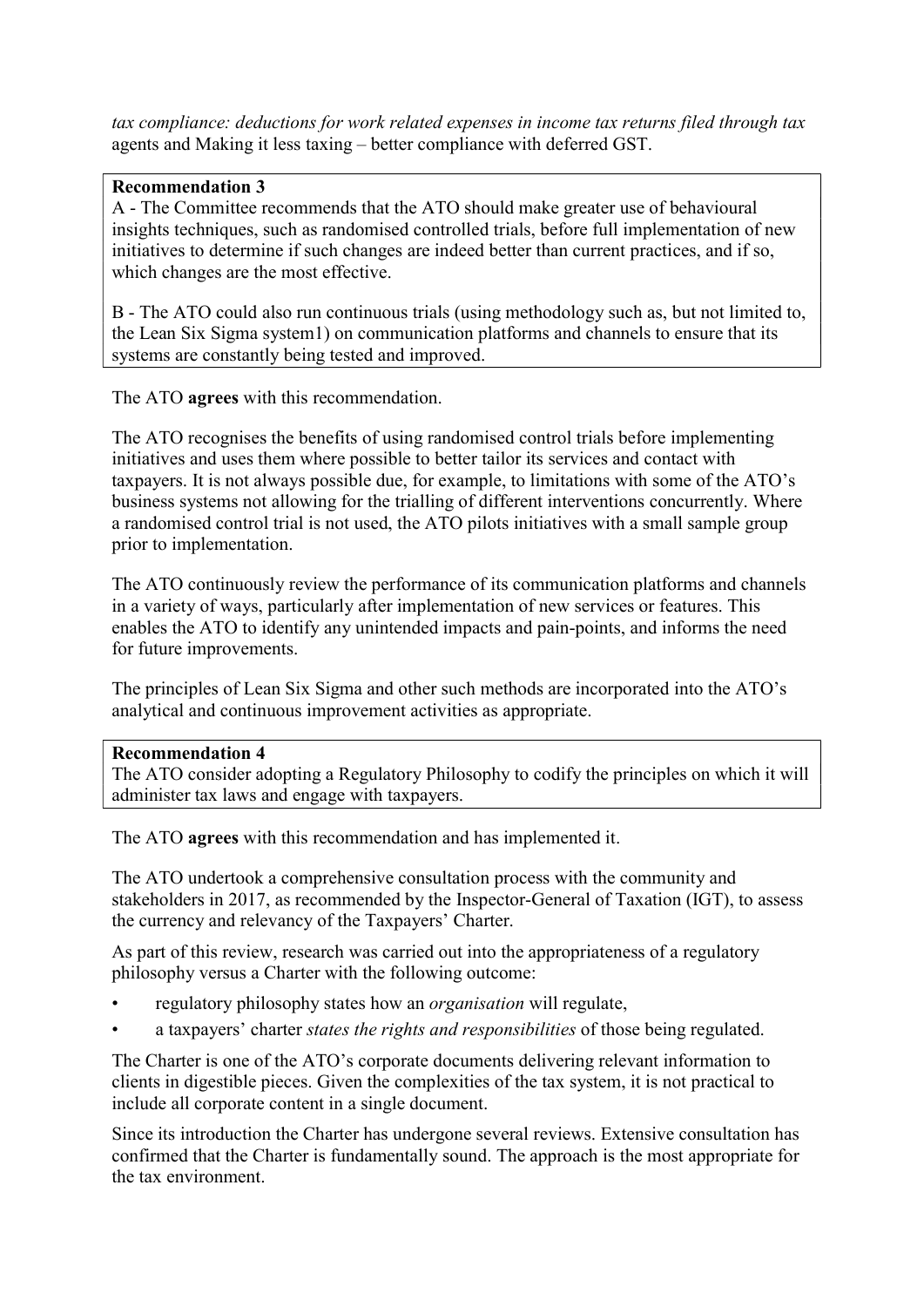### Recommendation 5

The Committee recommends that the ATO should continue to expand availability of technical initiatives such as pre-filling, simplified electronic lodgement systems for business and individuals, and online assessment tools to facilitate Australia's transition to a 'push return' tax system.

While supporting these developments, the Committee upholds the individual's choice to manage their own tax affairs, using ATO or commercial products, and to seek professional advice from tax professionals enabled by efficient online lodgement services.

The ATO **agrees** with this recommendation.

The ATO continues to streamline and simplify the tax return process to make it easier for taxpayers to comply and hard not to comply. This includes improving the quality of existing data and acquiring further data. These activities support pre-filling of individual tax returns as well as opportunities to further tailor approaches to help taxpayers to 'get it right'. The ATO is consulting with the community to help shape the design of the future return lodgment experience and this includes the concept of 'push returns'.

The ATO's message to individuals and businesses is clear and promotes choice – either self-prepare or use a registered agent. The majority of individuals use tax agents and the ATO provides a range of products and services to support both taxpayers and tax professionals.

### Recommendation 6

Based on the New Zealand system, the Committee recommends that Treasury considers an ABN withholding tax system at source for all industries with the potential for the rates to be industry specific.

The Government notes this recommendation.

The Australian Government already imposes mandatory third party reporting requirements in certain industries where there is a higher risk of non-compliance by contractors with their tax obligations.

The taxable payments reporting system (TPRS) is a transparency measure that requires businesses in certain industries to report annually to the ATO payments they make to contractors for providing these services on their behalf. The information reportable to the ATO includes identifying information and the total payments made to the contractor during the year.

It was first applied to the building and construction industry from 1 July 2012 and resulted in improved compliance in that industry. From 1 July 2018, the TPRS was extended to the cleaning and courier industries in response to a recommendation by the Black Economy Taskforce Interim Report and from 1 July 2019, the TPRS was further expanded to three new industries including security, investigation services or surveillance services; road freight transport and information technology services.

The information reported to the ATO will be used for pre-filling purposes to make it easier for contractors to lodge their income tax returns; and data-matching purposes to ensure contractors comply with their tax obligations such as correctly lodging their income tax returns and meeting BAS obligations.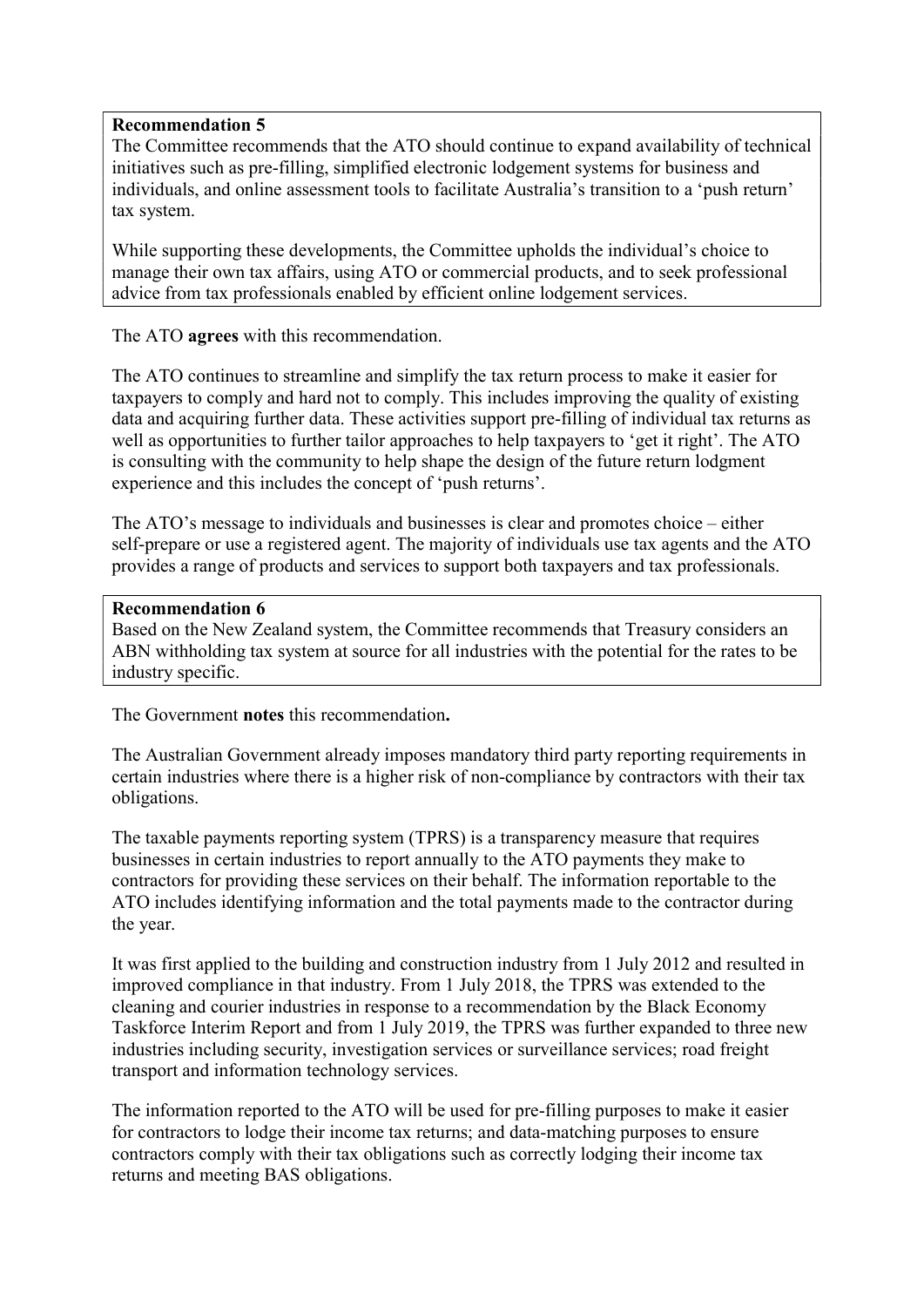Third party reporting by entities that pay those contractors will improve voluntary compliance by contractors and promote fairer competition in these industries.

The Australian Government does not consider introducing ABN withholding is necessary at this time considering recent developments in TPRS. Consideration of reform to Australia's withholding regime might be appropriate in the future but only after there has been time to assess the effectiveness of the TPRS regime.

### Recommendation 7

The Committee recommends the ATO should review the functionality of the contractor assessment tool for accuracy and utility to taxpayers by reference to the functionality of the tool deployed in the United Kingdom, and report to the Committee on its progress.

The ATO agrees with this recommendation.

The ATO notes that there are opportunities to continually improve the simplicity and useability of the tool as part of the tool's ongoing refinement.

The ATO has liaised with Her Majesty's Revenue and Customs (HMRC) on their contractor assessment tool and they have obtained the software code they use. The ATO is reviewing the code and its associated functionality to identify and incorporate further improvements to the tool. .In October 2018 the ATO released updates to their website information which emphasises and clarifies for users the level of protection the use of the tool affords them.

The ATO is working with the Australian Small Business & Family Enterprise Ombudsman, Fair Work Ombudsman, the Attorney-General's Department, and the Department of Industry, Innovation and Science to ensure there is a consistent approach to improving the tool across government.

The ATO will report back to the Committee on its progress with these improvements over the next year, including opportunities identified via its review of the HMRC tool.

### Recommendation 8

The Committee recommends that the work-related deductions scheme be reformed by introducing the standard deduction concept as proposed by the Australia's Future Tax System Review.

Fairness would be maintained by enabling individuals to claim above the set amount by providing full substantiation through a tax return process.

The Government notes this recommendation.

A long-standing principle of the Australian tax system is to tax a person on their income after accounting for legitimate costs incurred in earning that income. Deductions for costs incurred in producing income recognise that people incur different costs in producing income and permitting deductions is intended to equalise the treatment between those who incur costs in producing their income and those who do not.

### Recommendation 9

The Committee recommends that the ATO should adopt a roadmap for the abolition of paper-based returns, including testing and trialling with user groups.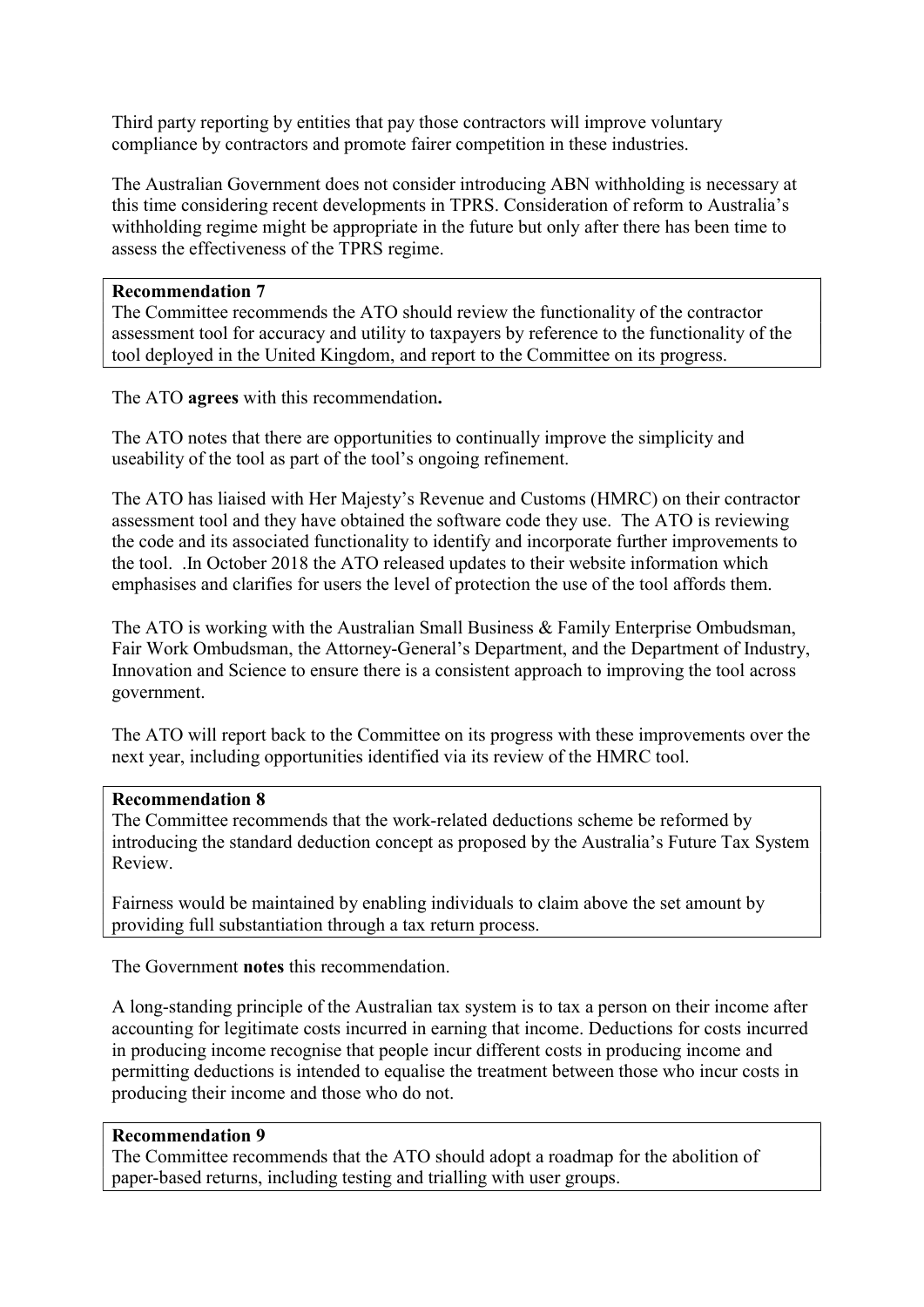The ATO agrees with this recommendation.

A current priority for the ATO is to identify the best channel and service offering combination for all interactions. A goal in this work is to reduce or eliminate paper-based returns by offering and promoting digital, including voice interactions where possible over paper-based or manual interactions.

This work is informing a roadmap to ensure ATO channels are first optimised for the interactions, as well as provide support to taxpayers to use the channels right for them.

Listening to taxpayer feedback through user testing and pilots is a hallmark of the ATO's user experience design processes which are being applied in this work.

Paper reduction has been a priority for the ATO for some time, with the ATO seeing downward trends in paper use for many key services, such as:

- Individual tax returns  $-96.5\%$  digital
- Non individual tax returns  $-93%$  digital
- Activity Statements  $86\%$  digital

In some instances interactions are being eliminated altogether.

#### Recommendation 10

For the foreseeable future, the Committee recommends that the ATO maintain paper-based returns and the distribution of paper publications on request to those people who choose to engage this way.

Additionally, taxpayers seeking non-digital tax resources for tax returns at a myGov Shopfront should be assisted on site.

The ATO agrees with this recommendation.

While the ATO continues to support a paper lodgement channel for the immediate future, it intends to transition as many paper users as quickly as possible, with the ultimate aim of only accepting paper lodgements from clients who meet certain exclusion criteria. The overarching principle is that unless a client has a genuine barrier, then digital will be their lodgement channel.

The ATO recognises that a small proportion of the population are not "digitally included" for a variety of reasons. However, having a genuine barrier to a digital channel does not necessarily mean the ATO will offer a paper-based solution. The ATO offers a range of non-paper channels including telephony as well as various face to face support services including Tax Help, pop-up kiosks and community visits.

ATO frontline staff are trained to assist taxpayers to transition from paper to online channels. myGov digital offices have been designed to provide guidance to customers in the use of government online services. This includes having computers available on site to demonstrate how online services are used as a self-assist option.

While paper publications are not currently available in myGov or ATO shopfronts, taxpayers can print forms using the terminals provided, and can seek assistance if required.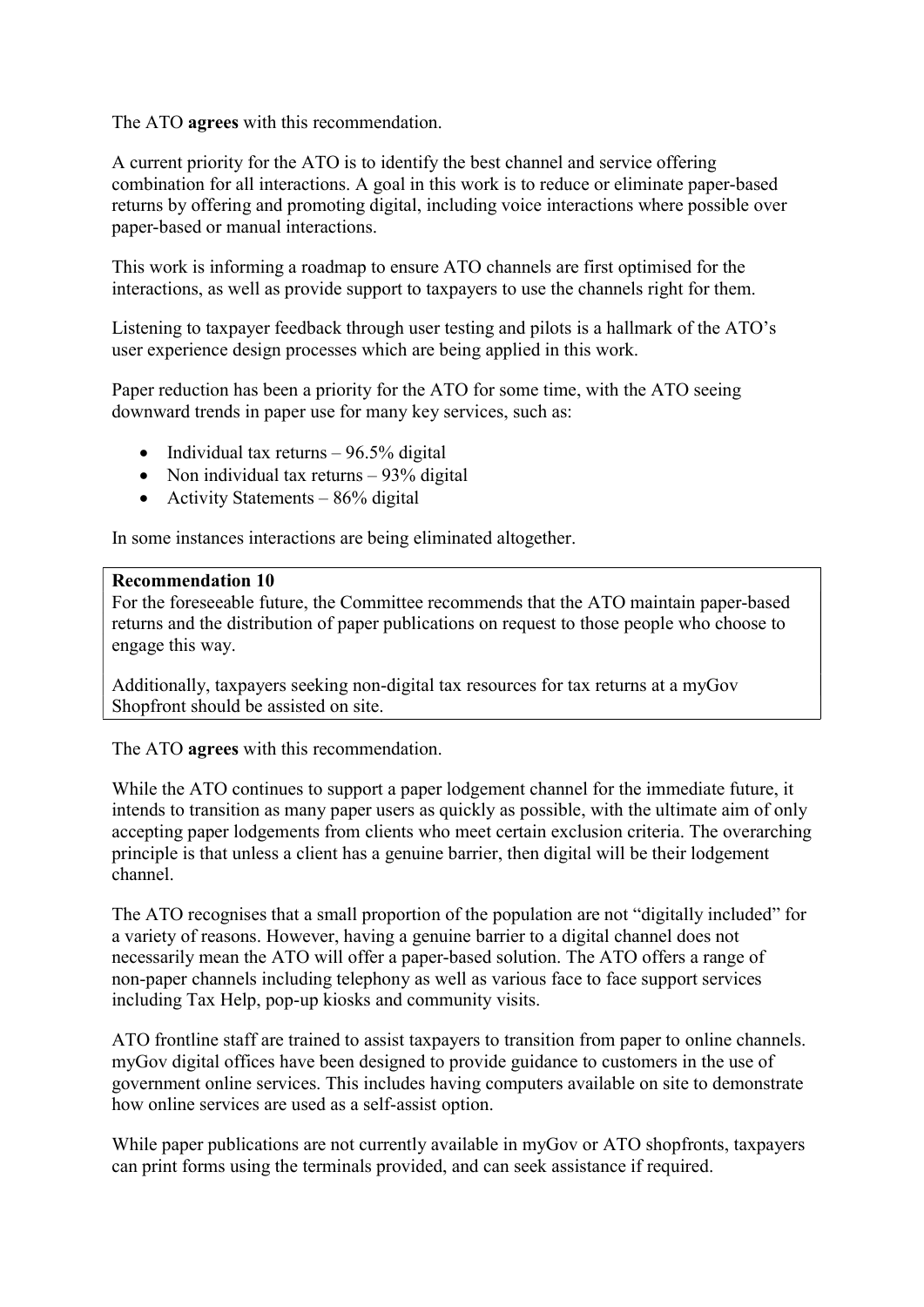### Recommendation 11

In the interests of promoting fairness and taxpayer confidence in Australia's tax system, the Committee recommends that the ATO should work to develop a framework which clearly outlines the rights and obligations of both parties in the tax engagement process for adoption in the near future.

The process, involving the review of high level ATO mission statements, would be consistent with the ATO's principle-based approach to service delivery and support design of a Regulatory Philosophy document.

The ATO agrees with this recommendation and has implemented it.

The Taxpayers' Charter provides a framework for all interactions with the ATO's clients, outlining their rights and obligations and clarifying mutual expectations. The Charter has recently been revised to address stakeholder comments and the Charter language has been aligned with the ATO's broader corporate principles and values.

A one page overview clearly outlining the rights and obligations of both parties in the tax engagement process was developed as part of the review of the Charter.

The Charter is available on the ATO's website, can be ordered through the ATO's publication ordering service and has been translated into 24 languages.

The ATO has one mission statement built into the ATO Corporate Plan: "We contribute to the economic and social wellbeing of Australians by fostering willing participation in our tax and superannuation systems".

### Recommendation 12

The Committee also recommends that, in implementation and change management programs, the ATO should include a service level agreement with end users, especially tax agents, that includes amongst other things, consideration of payments to end users for poor delivery outcomes.

This is proposed in recognition that the ATO is a monopoly provider that is not subject to contestability in its service delivery.

The ATO notes this recommendation.

The ATO is committed to providing highly available digital services to the community. The ATO has developed Service Availability Standards which will provide greater transparency of availability across all digital channels for the community. The Improving ATO Systems Program, its multi-year program of work, will deliver incremental improvements toward achieving the full Service Standards.

The ATO has a range of options that apply to assist the community to comply with their tax and superannuation obligations. These can include time deferrals of time for lodgment and payment, payment arrangements and other administrative assistance.